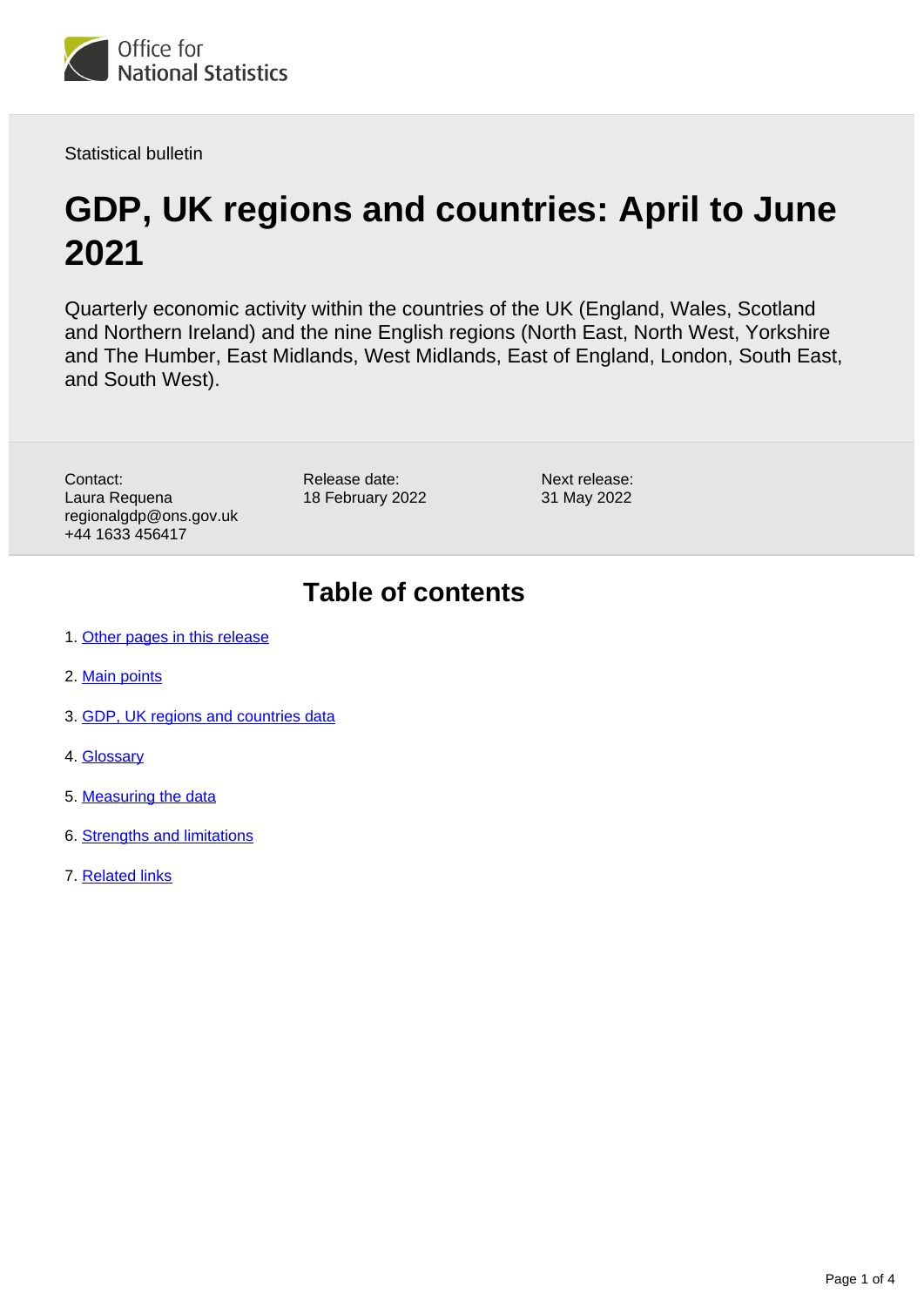## <span id="page-1-0"></span>**1 . Other pages in this release**

- [Methodology used to produce these estimates](http://www.ons.gov.uk/economy/grossdomesticproductgdp/methodologies/introducinggdpforthecountriesoftheukandtheregionsofengland)
- [GDP in Scotland](https://www.gov.scot/publications/gdp-quarterly-national-accounts-2021-q2/), published by the Scottish Government
- **GDP** in Northern Ireland, published by the Northern Ireland Statistics and Research Agency

## <span id="page-1-1"></span>**2 . Main points**

- In Quarter 2 (Apr to June) 2021, all four countries in the UK showed positive quarter-on-quarter growth; Wales increased by 6.2%, Scotland increased by 5.6%, England increased by 4.8% and Northern Ireland increased by 3.0%.
- All nine English regions experienced an increase in Quarter 2 2021; the North East, and Yorkshire and The Humber showed the largest increases, of 6.9% and 6.0% respectively.
- The North West and the East of England recorded the lowest growth in Quarter 2 2021, of 4.0% and 4.2% respectively.
- In all English regions and Wales, the industry with the largest growth in Quarter 2 2021 was accommodation and food service activities (as high as 63.9% in the West Midlands), following the easing of coronavirus (COVID-19) restrictions.
- Data within this release have been updated to include Quarter 2 2021 but do not include any revisions to earlier data periods, including alignment to recently published Annual Regional Accounts or Quarterly National Accounts; as such, the majority of this release presents only quarter-on-quarter changes from Quarter 1 (Jan to Mar) 2021 to Quarter 2 2021.
- As part of the ongoing development of these experimental statistics, we are currently undertaking a project to refine methods to further improve data quality; we will incorporate revisions to the historical data at the same time as introducing any improvements to methods, to minimise the frequency of revisions for our users (see **Section 5**).

### <span id="page-1-2"></span>**3 . GDP, UK regions and countries data**

### [Quarterly country and regional GDP](https://www.ons.gov.uk/economy/grossdomesticproductgdp/datasets/quarterlycountryandregionalgdp)

Dataset | Released 18 February 2022

Quarterly economic activity within Wales and the nine English regions (North East, North West, Yorkshire and The Humber, East Midlands, West Midlands, East of England, London, South East, and South West).

#### [Regional GDP Data Sources Catalogue](https://www.ons.gov.uk/economy/grossdomesticproductgdp/datasets/quarterlycountryandregionalgdpdatasourcecatalogue)

Dataset | Released 18 February 2022

A breakdown of all the data sources that feed into the measure of quarterly country and regional gross domestic product (GDP).

### <span id="page-1-3"></span>**4 . Glossary**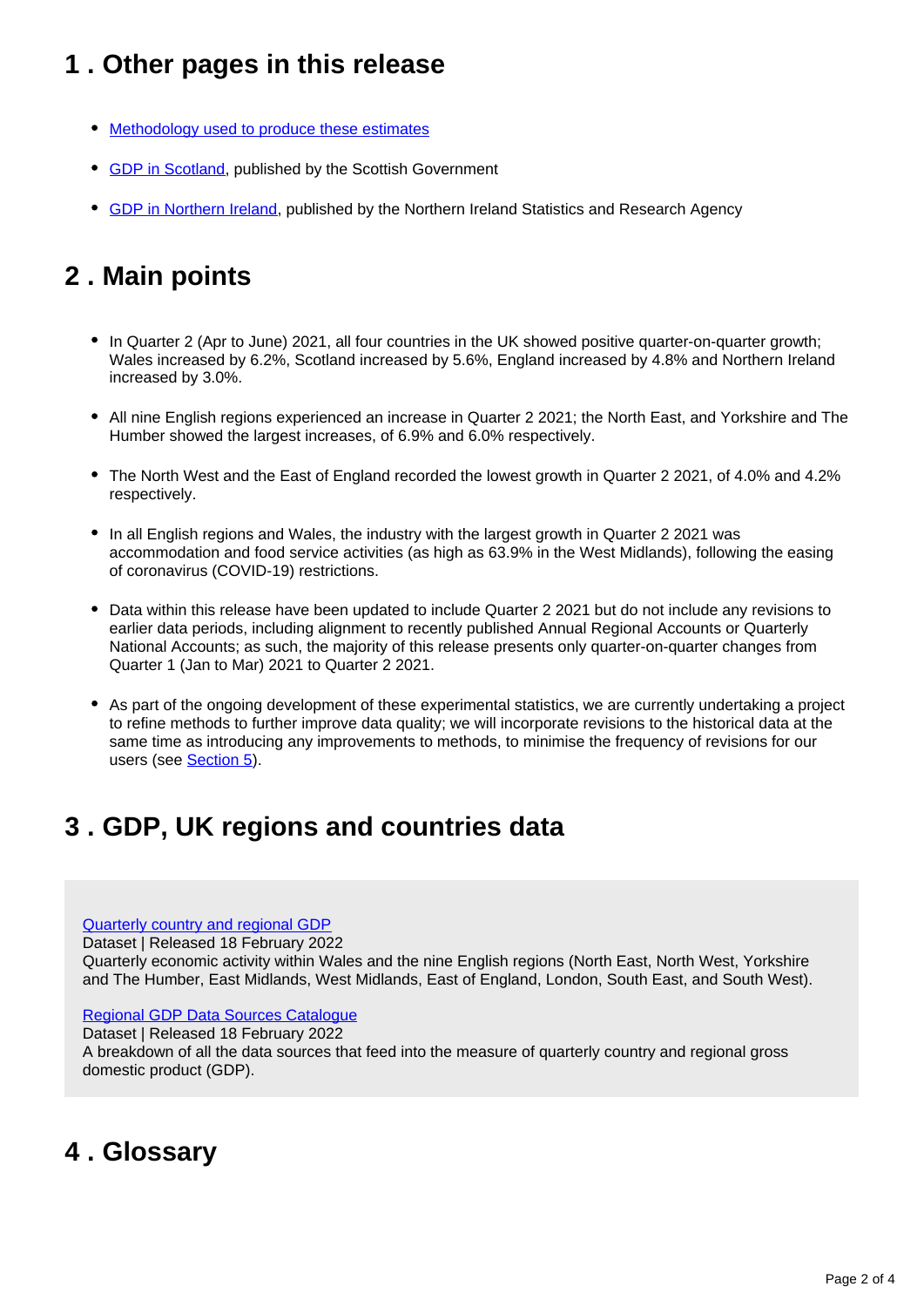### **GDP**

Gross domestic product (GDP) measures the value of goods and services produced in the UK. It estimates the size of, and growth, in the economy.

### **Production**

Production is the process of combining various materials or other inputs in order to generate a product for consumption. It includes output in the manufacturing (the largest component of production), mining and quarrying, energy supply, and water supply and waste management industries.

### **Services**

Services are activities that people or businesses provide for a consumer or other businesses. The main components of the service industries are: wholesale and retail; hotels and restaurants; transport, storage and communication; business services and finance; and government and other services.

## <span id="page-2-0"></span>**5 . Measuring the data**

### **Background and development**

In this release, we have paused updating the historical time series between Quarter 1 (Jan to Mar) 2012 and Quarter 1 2021, as we focus on developing methods to improve data quality to minimise the frequency of revisions for our users. The development of these statistics is part of our ongoing work programme on experimental statistics.

The main focus in this release is on the period Quarter 2 (Apr to June) 2021, and the earlier data are not balanced to the most recently published annual Regional Accounts, which is the preferred source for annual gross domestic product (GDP) changes.

Index data are presented in this release from Quarter 1 2012 to Quarter 2 2021 for each region, at total industry level, in the "key figures" tables published alongside this release.

However, the industry breakdown for the nine English regions and Wales are presented only as quarter-onprevious-quarter changes, from Quarter 1 2020 to Quarter 2 2021.

We have presented a longer time series for the total industry regional data (from 2012) as, at that level, it will be subject to less revision on future alignment.

Users who require quarterly region-by-industry data over a longer time period than presented in this release could take historical data from our previous release and add on the latest data period. However, in doing so, they should be aware that the time series is subject to future revision.

Our work package for improvement includes a review of consistency between UK GDP and quarterly regional GDP, the processing methodology, and the constraints imposed as the datasets are compiled.